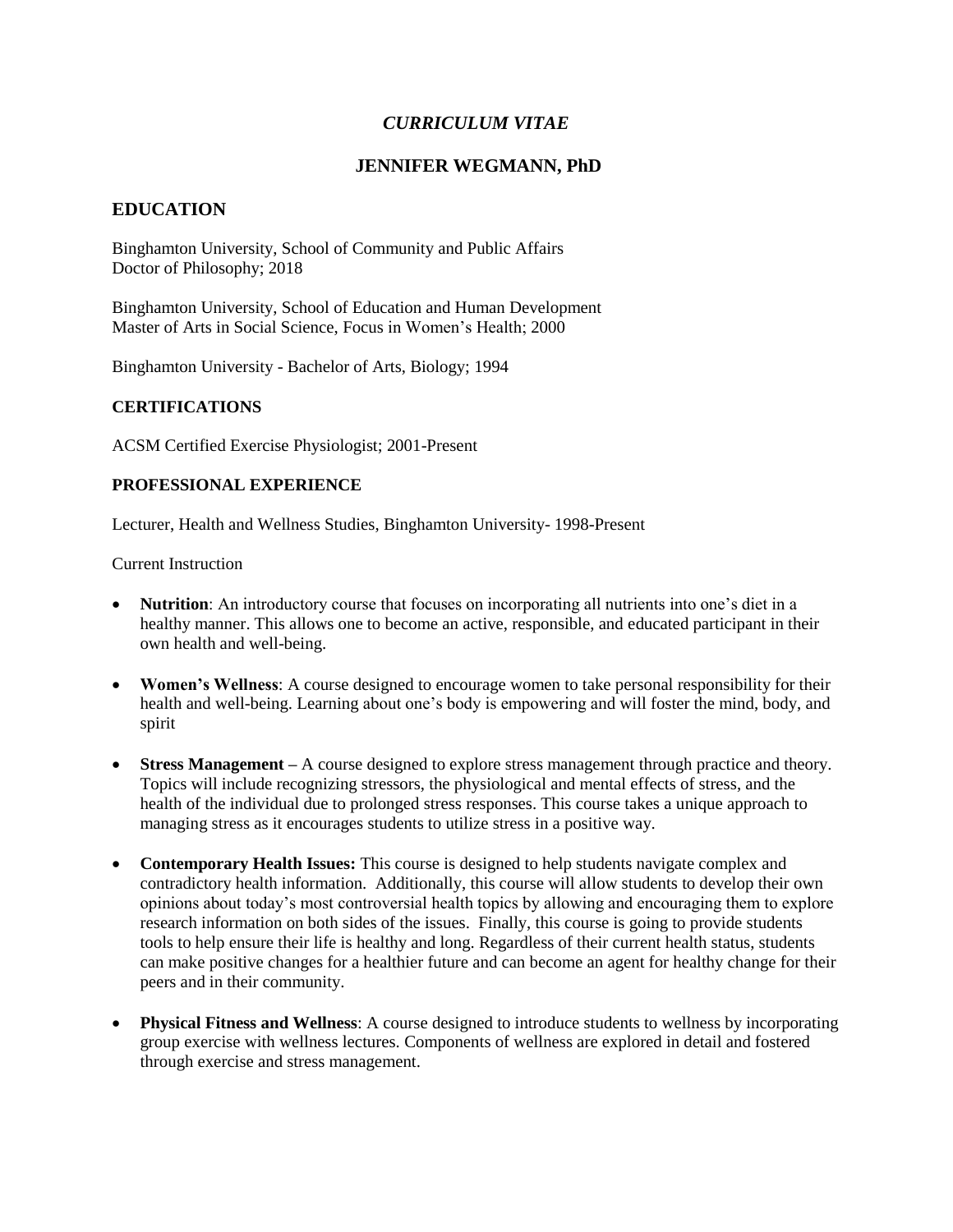- **Women's Wellness Online**: Promoting personal responsibility and the development of mind, body, and spirit in a different, more challenging format. The goals and outcomes are the same as the traditional Women's Wellness course but the process is different.
- **Nutrition Online**: An introductory course that uses an online format to help individuals develop the ability to incorporate all nutrients into their diet in a healthy manner. This course places even more personal responsibility on the individual not only for their health and well-being but also for learning.

### **CAMPUS INVOLVEMENT**

Middle States Commission on Higher Education: Self Study; Spg 2019 – Ongoing

 A cross-divisional campus committee charged with writing a self-study that maps evidence of meeting criteria for MSCHE standard IV.

Decker School of Nursing – By Laws Committee; Spg 2019 - Ongoing

Health and Wellness Studies Educational Policies Committee – Fall 2019 – Ongoing

Health and Wellness Studies Curriculum Committee – Fall- 2015 – SPG 2018

- Chair: 2002-2005
- The committee is responsible for evaluating and approving new course proposals.
- Developed and proposed HWS Minor

Decker School of Nursing Strategic Planning Committee; 2014

Eating Awareness Committee; 2002- Present

- Chair 2003 2005
- A cross-divisional committee that coordinates resources, education and outreach services to students and staff in the areas of eating disorders, nutrition, and fitness.
- Faculty supervisor for the Eating Awareness Student Sub-Committee.
- Collaborated on the development and implementation of *You Are Greater Than Your Reflection*
- Conducted "Healthy Eating Patterns" research
- Brought nationally recognized speakers to campus to promote the committee's mission of education and outreach.
- Responsible for Nutrition and Body Image lecture series.

Women and Athletics Committee; 2007- 2013

- Mission to raise money to provide a yearly scholarship to a female athlete at Binghamton University who shows outstanding achievement in all areas of life.
- Help in coordination of the annual Women in Athletics Luncheon, the committee's major fundraiser.

Girls Night Out Committee Organizer; 2008 –2013

- A community outreach endeavor sponsored by the Athletics Department that runs in conjunction with National Women and Sport Day.
- Responsible for developing the event and securing the keynote speaker.

Binghamton University Campus Programming: 1998-Present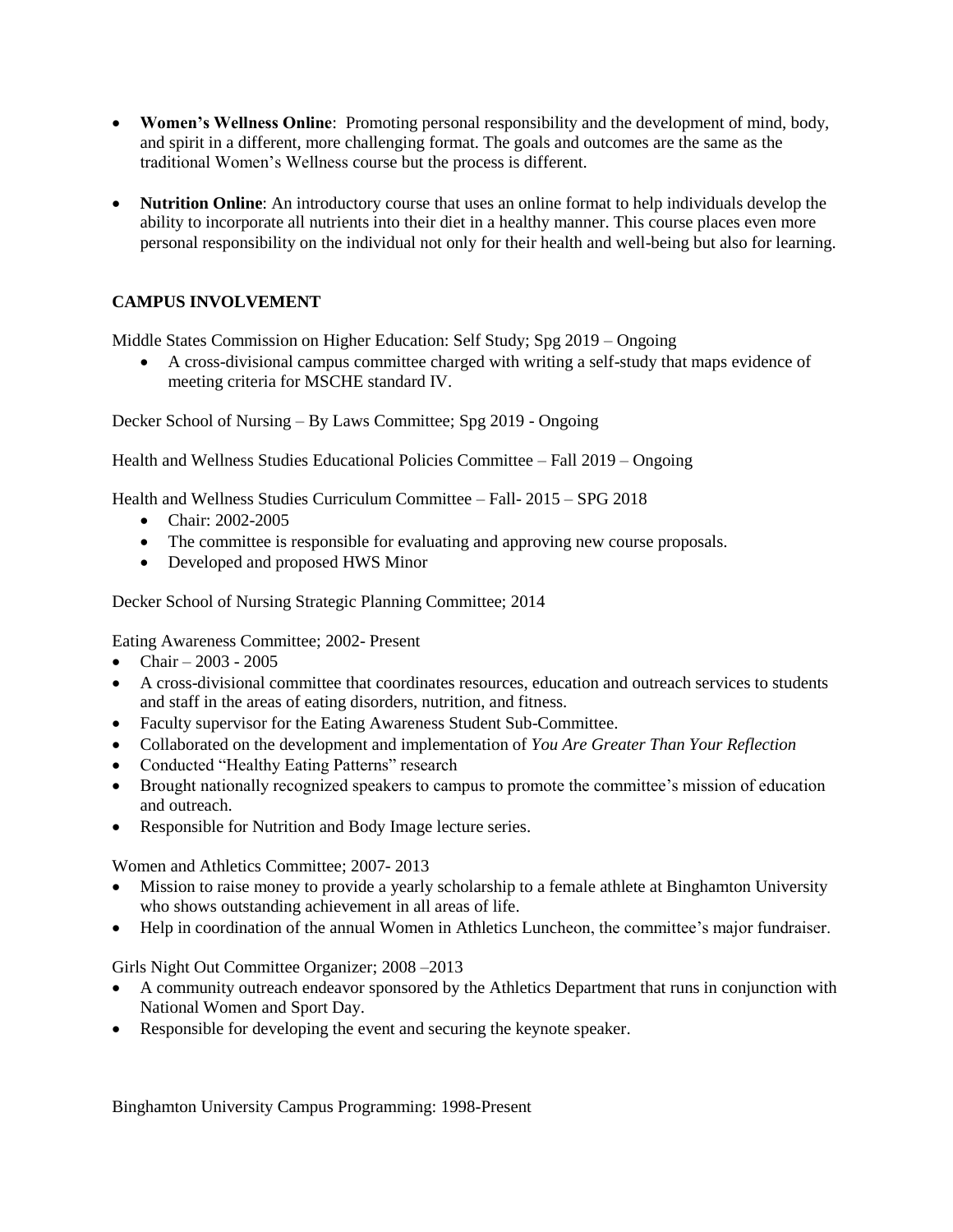- Participated in campus outreach by presenting in dormitories on topics including fitness, nutrition, and body image.
- Helped sororities deal with body image issues and eating disorders by presenting and developing workshops.

Newing College Fellow; 2002-2015

Mentoring Newing College residents. Providing resources and education in many areas.

Emerging Leaders Program Mentor, Binghamton University 2010- 2011

Mentoring freshman who had a strong interest in the area of health and wellness.

Delta Kappa Delta Sorority Advisor: 2011

 Delta Kappa Delta is a United States based sorority for young women who have dedicated their hearts and souls to service and sisterhood.

#### **PRESENTATIONS:**

Binghamton University Wellness Summit – Nov. 2018

Changing the Way You Think About Stress: Stress, Stress Mindset, and Well-being

Binghamton University Health and Wellness Studies Seminar Series 2014 – Present

- Body Dissatisfaction and the Destructive Behaviors it can Lead To Oct. 2014
- Eating Disorders; The Facts Dec. 2015
- The New Science of Stress- Nov. 2016
- The New Science of Stress Oct. 2017
- Changing the Way You Think About Stress Oct. 2018

Binghamton University, FYE Lecture Series;

- Fact, Fiction or Fantasy Feb. 2016
- The New Science of Stress Feb. 2017
- Stress  $101$  Changing the Way You Think About Stress Feb. 2018

New York State Women Inc: May 2016

Keynote Speaker; The History of Seventeen Magazine

New York State Women Inc: Oct. 2015

Keynote Speaker; The History of Seventeen Magazine

New York State Women Inc.- State Meeting :2014

Keynote Speaker; It's Time to Mobilize: Girls, Body Image and the Need for Real Life Role Models

The Women's Fund Annual Breakfast: 2013

Keynote Speaker; It's Time to Mobilize: Girls, Body Image and the Need for Real Life Role Models

APPHERD State Conference; 2012

• Individual Presentation ; Health Promotion and Wellness Programs for Higher Education

Binghamton University's Eating Awareness Week- Media Literacy; 2012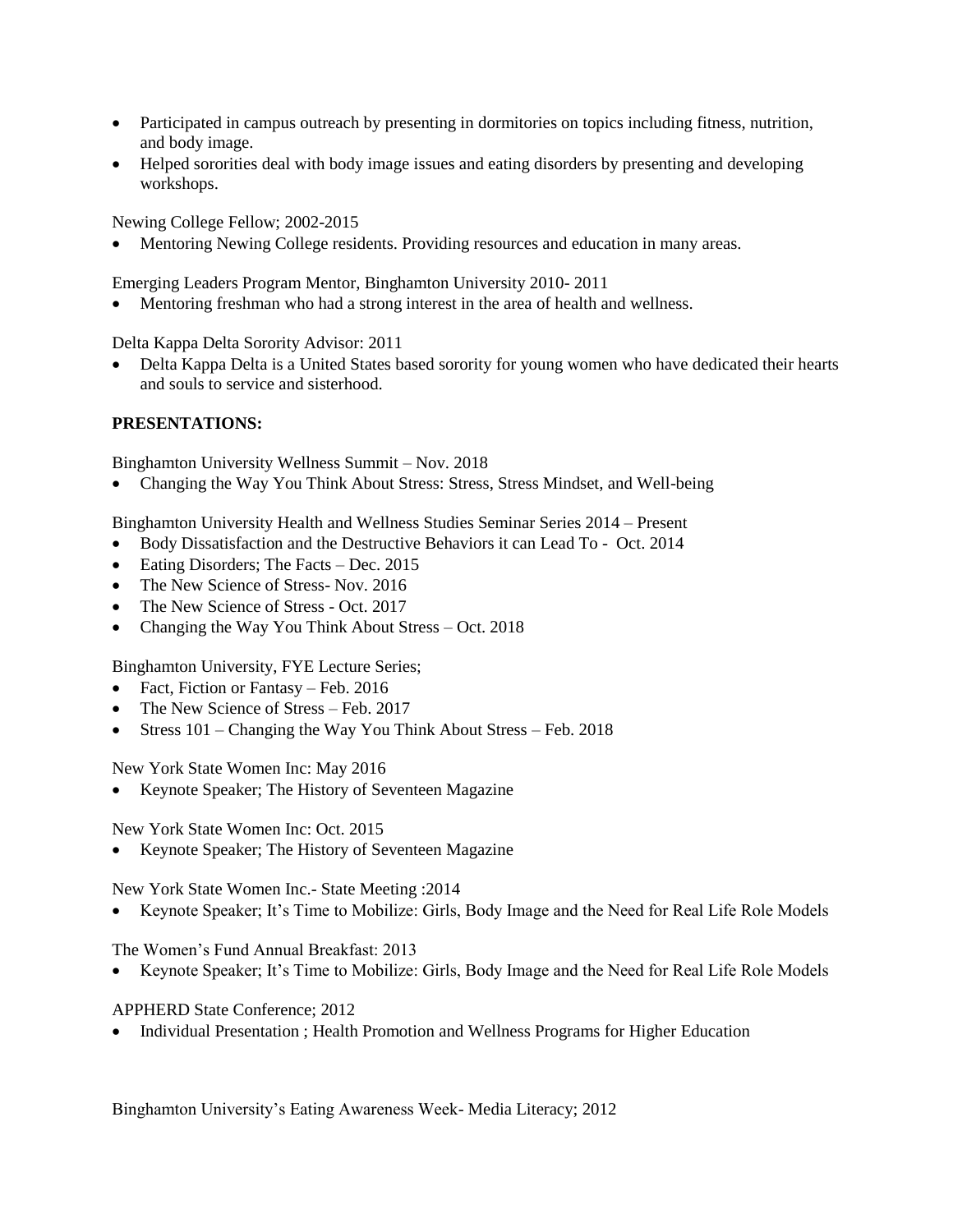• Individual Presentation; Fact, Fake or Fantasy

Binghamton University Seminar Series; 2010-2012

- Individual Presentations;
	- o Fact, Fake or Fantasy

Binghamton University - Screening of Miss Representation; 2011

Panel Presentation; Body Image and Media

American Public Health National Conference (APHA); 2010

 Individual Presentation; Pathological Behaviors Associated with the Desire to be Thin Among College Students.

Girls Take Charge; 2010-2011

Parental Keynote; Body Image, Daughters and Decisions

APPHERD State Conference; 2009

Individual Presentation; Body Dissatisfaction and the Destructive Behaviors it Leads To.

Women's Wellness Institute Conference; 2009

- Keynote; The Fallout After the Onslaught
- Individual Presentation; Is the Way you Feel About Your Body Affecting Your Wellness?

Binghamton University – XCEL Leadership Conference; 2007- 2008

Healthy Leaders are Effective Leaders.

Binghamton University & Sodexo Campus Services; 2008

• Wellness Approach to Weight Loss.

Broome County Superintendents Day; 2007

 Presentation: Your Students, Your Children: Body Dissatisfaction and the Destructive Behaviors it Leads to.

BOCES – Teacher Center; 2007- 2008

- Presentation: Your Students, Your Children: Body Dissatisfaction and the Destructive Behaviors it Leads to.
- Presentation: Eating Disorders.

Chenango Valley – Wellness Day; 2008 - 2009

Presentation: Your Body, Your Actions: Dissatisfaction and the Destructive Behaviors it Leads to.

Windsor High School Day – Up With Health Day; 2007-Present

- Presentation: Your Body, Your Actions: Dissatisfaction and the Destructive Behaviors it Leads to.
- Presentation: Eating Disorders

Candor, Maine Endwell, Johnson City, Binghamton, Seaton Catholic, Vestal; 2003 – Present Presentations included:

- Stress and Stress Mindset
- Nutrition and Health
- Nutrition and Athletes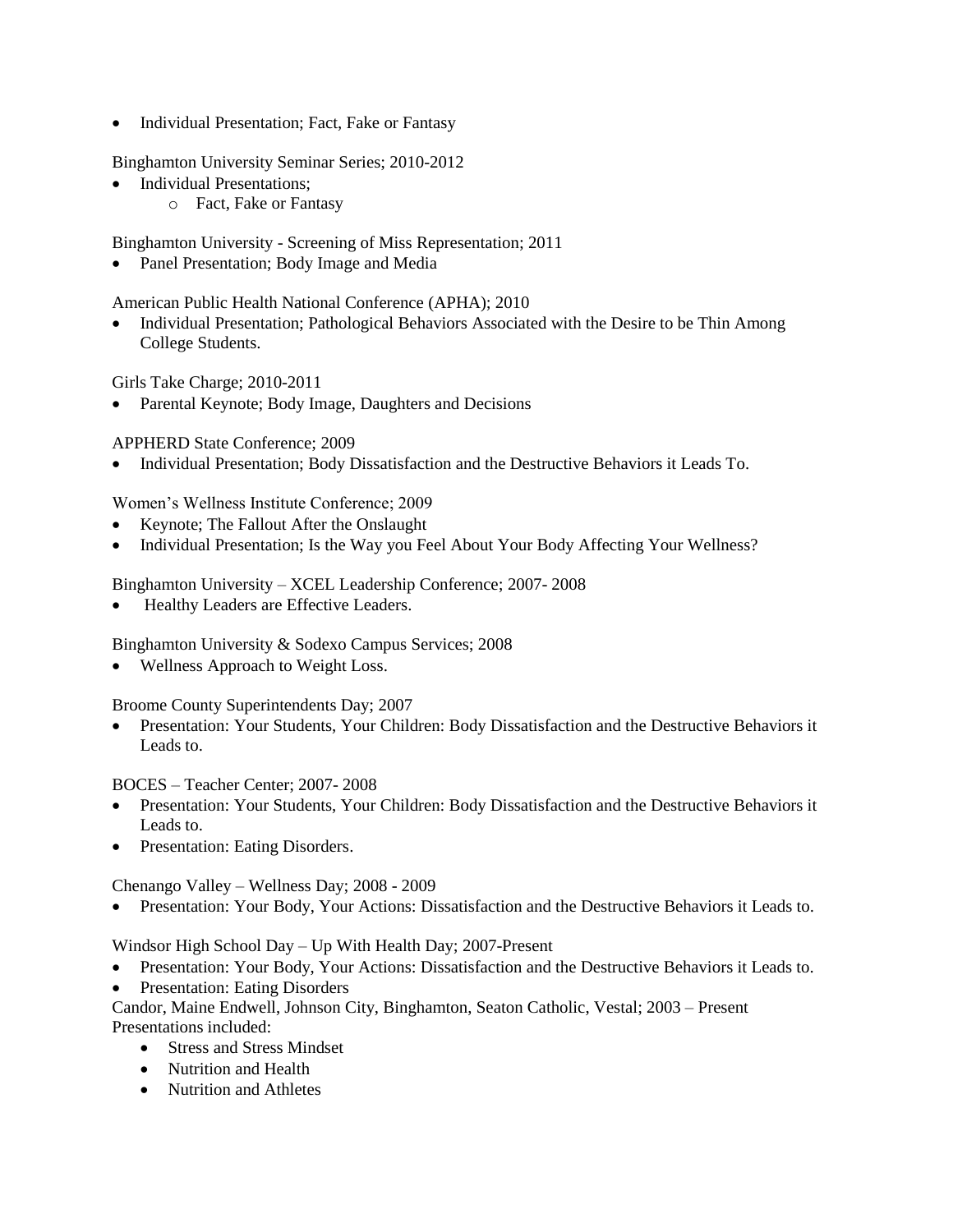- Your Body, Your Actions: Dissatisfaction and the Destructive Behaviors It Leads to.
- Eating Disorders

# **RESEARCH and PUBLICATIONS:**

Dissertation

 Wegmann, J. S. (2018). *The Moderating Effects of Stress Mindset on Well-Being* (Doctoral dissertation, State University of New York at Binghamton).

Academic Publications

 Wegmann, J. (2013). It must be true–I read it in Seventeen magazine: US popular culture and sexual messages in an era of abstinence-only education. *Sex education*, *13*(5), 494-508. DOI:10.1080/14681811.2013.765358

Poster Publications

- American Public Health Association; October, 2008
	- o Pathological Behaviors Associated with the Desire for Thinness Among College Students.
- World Congress of International Public Health; May, 2009 o Pathological Eating Behaviors and Associated Factors: A Study of College Students.
	- Health in Transition: Researching for the Future; August 2009
		- o Pathological Eating Behaviors, Desire to be Thin, and Associated Factors: A Study of College Students.

Published Children's Book; 2011

Lilly Anne and the Magic Mirror; Author House 2011

Healthy Eating Patterns Research; 2007

Funding provided by an Innovation Fund Grant

"Ask the Scientist"- Binghamton *Press & Sun Bulletin* 2008 - Present

- "Body mass index best way to predict obesity?"
- "Why does our heart rate increase after exercise?"
- "How many carbohydrates do you gain and lose each day?"
- "How are fats transferred in the body?"
- "What percentages of kids are overweight?"
- "What is Xylitol?"
- "What Changes the Color of Urine and Why?"
- "How Many Apples Do We Eat a Year?"
- "Why does your stomach growl?"
- "Does Sugar Make You Crazy?"
- "Sugar Alcohols "

Guest Viewpoints; Binghamton Press *and Sun Bulletin* 2008 - Present

- "A Mother's Quest."
- "You throw like a girl."
- "Parents, others need to know warning signs of eating disorders."
- "Paying attention to metabolism is key to weight loss."